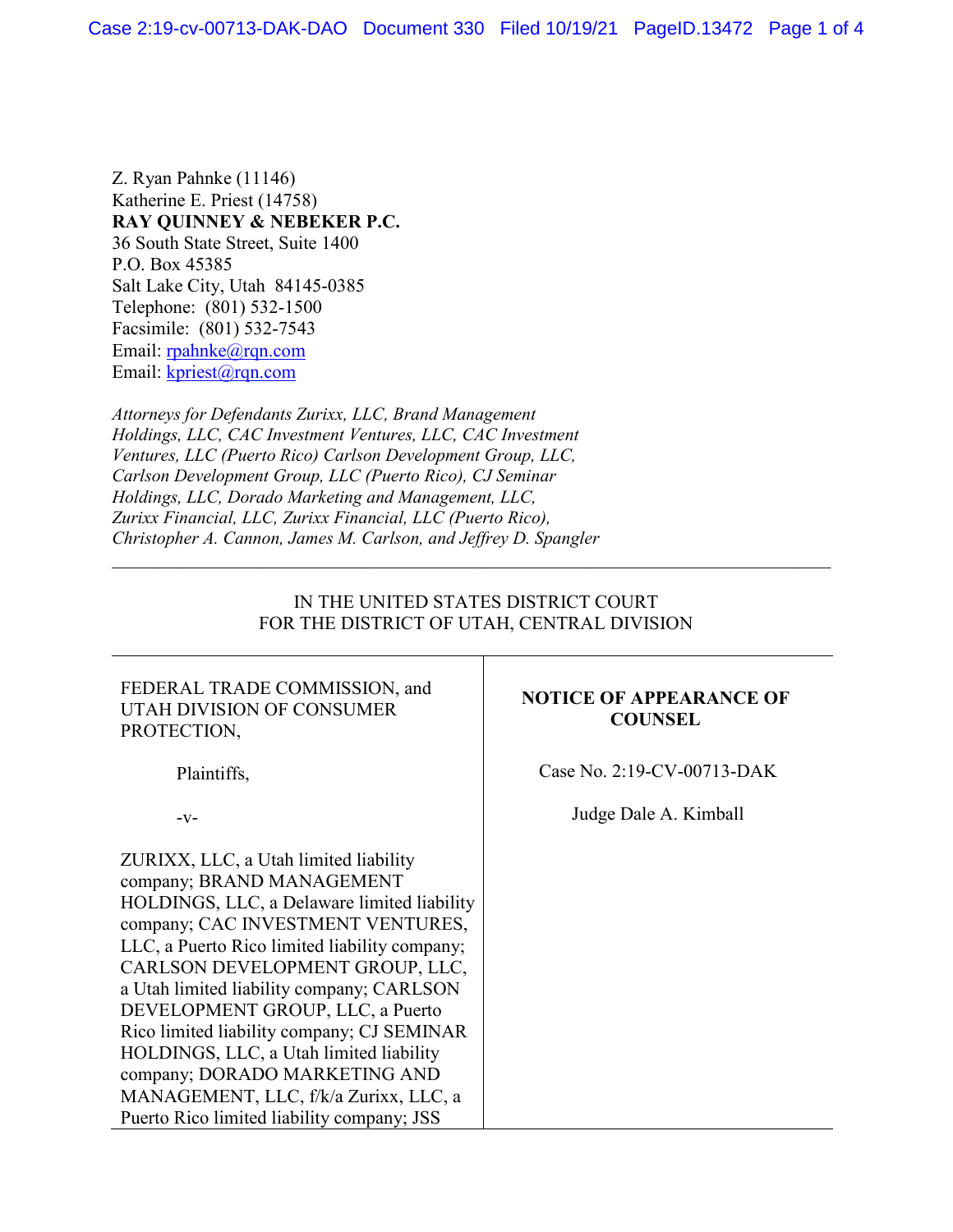INVESTMENT VENTURES, LLC, a Utah limited liability company; JSS TRUST, individually and as an owner of JSS Investment Ventures, LLC; ZURIXX FINANCIAL, LLC, a Utah limited liability company; ZURIXX FINANCIAL, LLC, a Puerto Rico limited liability company; CRISTOPHER A. CANNON, individually and as an officer of Zurixx, LLC; JAMES M. CARLSON, individually and as an officer of Zurixx, LLC; and JEFFREY D. SPANGLER, individually and as an officer of Zurixx, LLC; GERALD D. SPANGLER, as Trustee for JSS Trust;

Defendants.

Please take notice that Katherine E. Priest of the law firm of Ray Quinney & Nebeker P.C. hereby enters her appearance as counsel on behalf of Defendants Zurixx, LLC; Brand Management Holdings, LLC; CAC Investment Ventures, LLC; CAC Investment Ventures, LLC (Puerto Rico); Carlson Development Group, LLC; Carlson Development Group, LLC (Puerto Rico); CJ Seminar Holdings, LLC; Dorado Marketing and Management, LLC; Zurixx Financial, LLC; Zurixx Financial, LLC (Puerto Rico); Christopher A. Cannon; James M. Carlson; and Jeffrey D. Spangler, in the above-entitled matter, and requests that she receive service of all future pleadings and papers in this matter at the contact information listed above.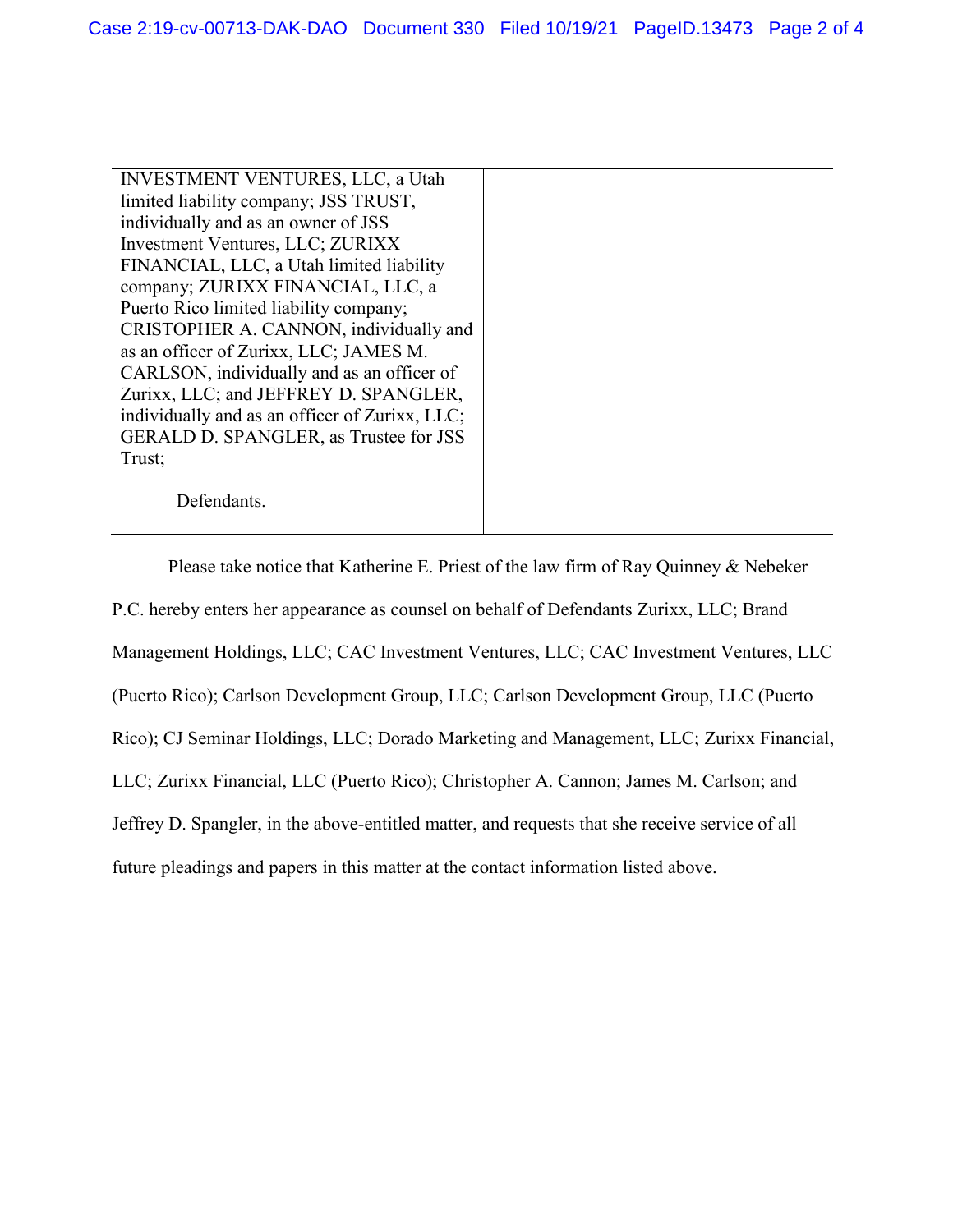RESPECTFULLY SUBMITTED this 19th day of October, 2021.

## RAY QUINNEY & NEBEKER P.C.

*/s/ Katherine E. Priest*

Katherine E. Priest

*Attorneys for Defendants Zurixx, LLC, Brand Management Holdings, LLC, CAC Investment Ventures, LLC, CAC Investment Ventures, LLC (Puerto Rico) Carlson Development Group, LLC, Carlson Development Group, LLC (Puerto Rico), CJ Seminar Holdings, LLC, Dorado Marketing and Management, LLC, Zurixx Financial, LLC, Zurixx Financial, LLC (Puerto Rico), Christopher A. Cannon, James M. Carlson, and Jeffrey D. Spangler*